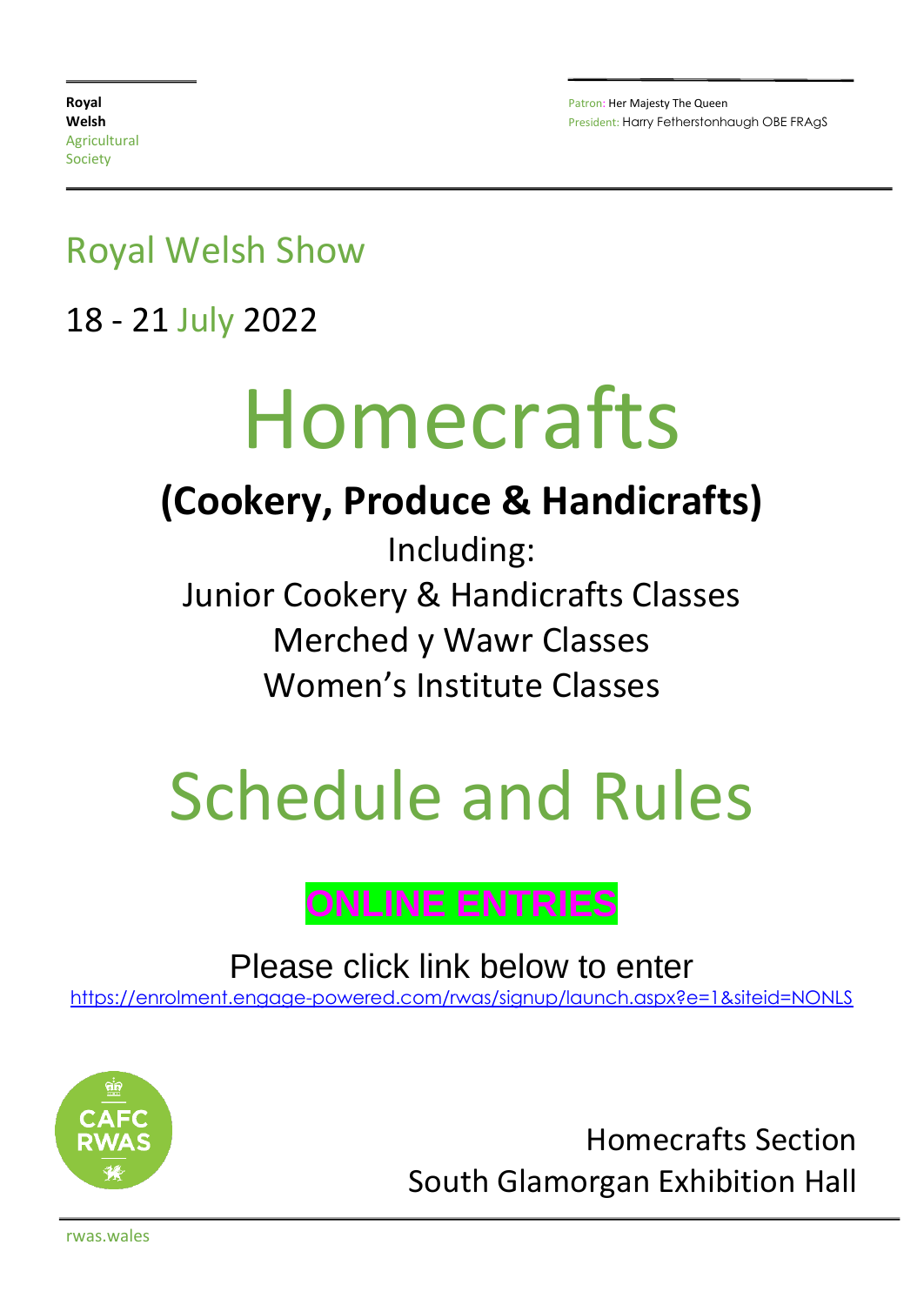### **Closing date for entries**

16 May 2022

### **Entry Fee**

£1.00 per entry

Junior Classes – No entry fee

WI & MyW Classes: (WI110 & MYW111) £2.50 y cais / per entry

| <b>Prize Money</b><br>$1^{st}$ - £8.00                                                                                              | $2^{nd}$ - £6.00 | $3^{rd}$ - £4.00 |
|-------------------------------------------------------------------------------------------------------------------------------------|------------------|------------------|
| <b>Junior Classes</b><br>$1^{st}$ - £3.00                                                                                           | $2^{nd}$ - £2.00 | $3^{rd} - £1.00$ |
| WI Class - WI110<br>$1^{st}$ - £12.00<br>$M_{\rm v}$ $M_{\rm s}$ $N_{\rm s}$ $\sim$ $N_{\rm s}$ $N_{\rm s}$ $M_{\rm s}$ $M_{\rm s}$ | $2nd$ - £8.00    | $3^{rd} - £4.00$ |

| MYW GRSS – MTWTTT        |                   |                  |
|--------------------------|-------------------|------------------|
| $1^{\text{st}}$ - £24.00 | $2^{nd}$ - £16.00 | $3^{rd}$ - £8.00 |

#### **Points System:**

 $1<sup>st</sup> - 5$  points  $2<sup>nd</sup> - 3$  points  $3<sup>rd</sup> - 1$  point

### **Presentation of Awards**

Thursday 21 July at 4.30p.m. Homecrafts Section

### **Contact details**

Mrs Bethan Davies RWAS Ltd. Llanelwedd Builth Wells Powys LD2 3SY



01982 554 411 (please leave answerphone message)



 $\boxtimes$  bethan@rwas.co.uk



rwas.wales

**Assistant Honorary Director** Mrs Kay Spencer MBE NDD FRAgS

**Chief Sectional Steward** Mrs Kay Bowring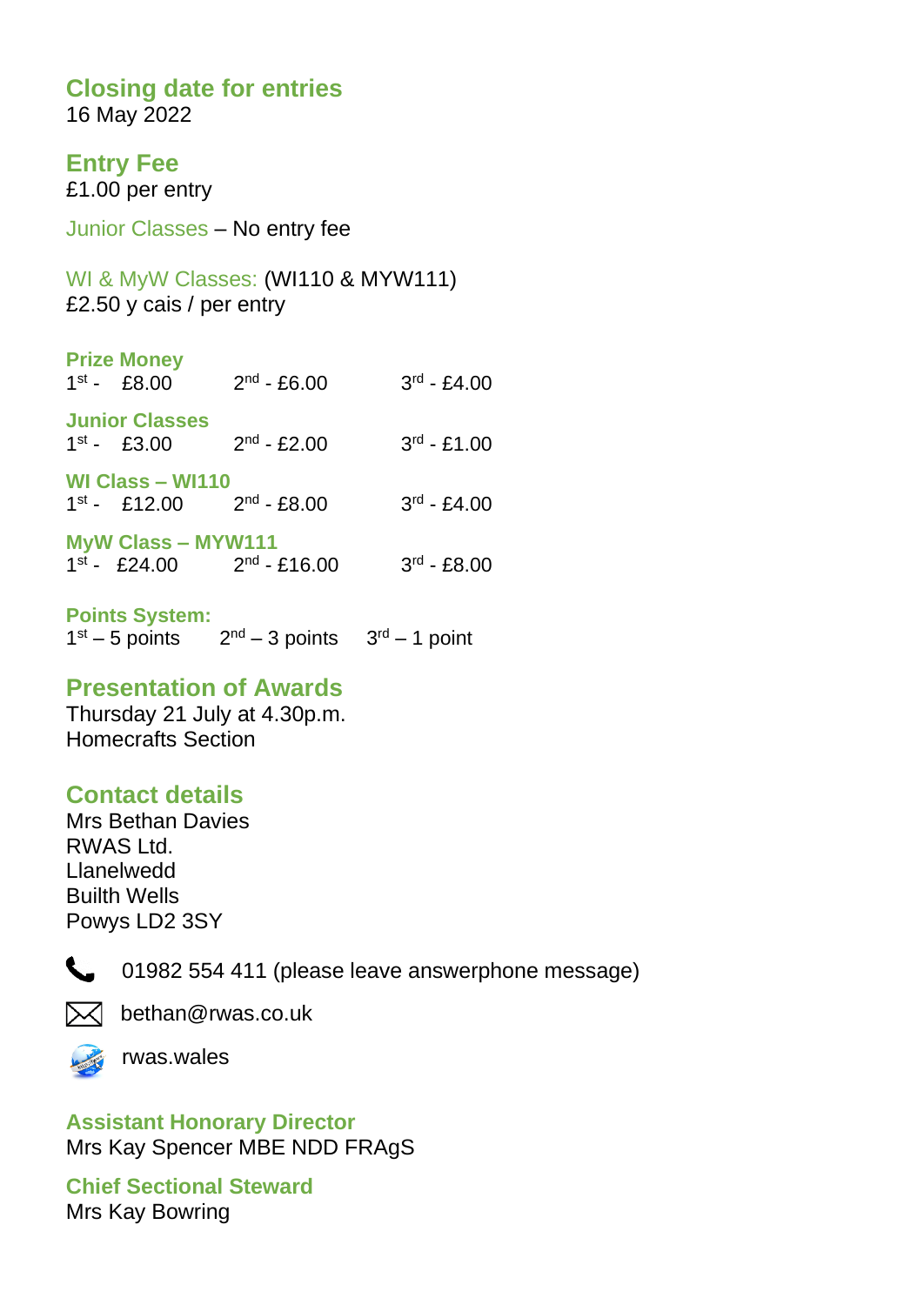## **INDEX**

### **Section**

### **Page Cookery & Produce**

- 1 Yeast Cookery & Pastries
- Decorative & Confectionery Work
- Cakes & Biscuits
- Produce Larder
- Display Classes
- Home Made Wine & Drinks
- **Handicrafts**
- **Youth Classes – Cookery & Handicrafts**
- Special Prizes
- Rules and Regulations
- Acknowledgement
- **Women's Institute Class (WI110)**
- Women's Institute Rules
- **Dosbarth Merched y Wawr (MYW111)**
- Merched y Wawr Rules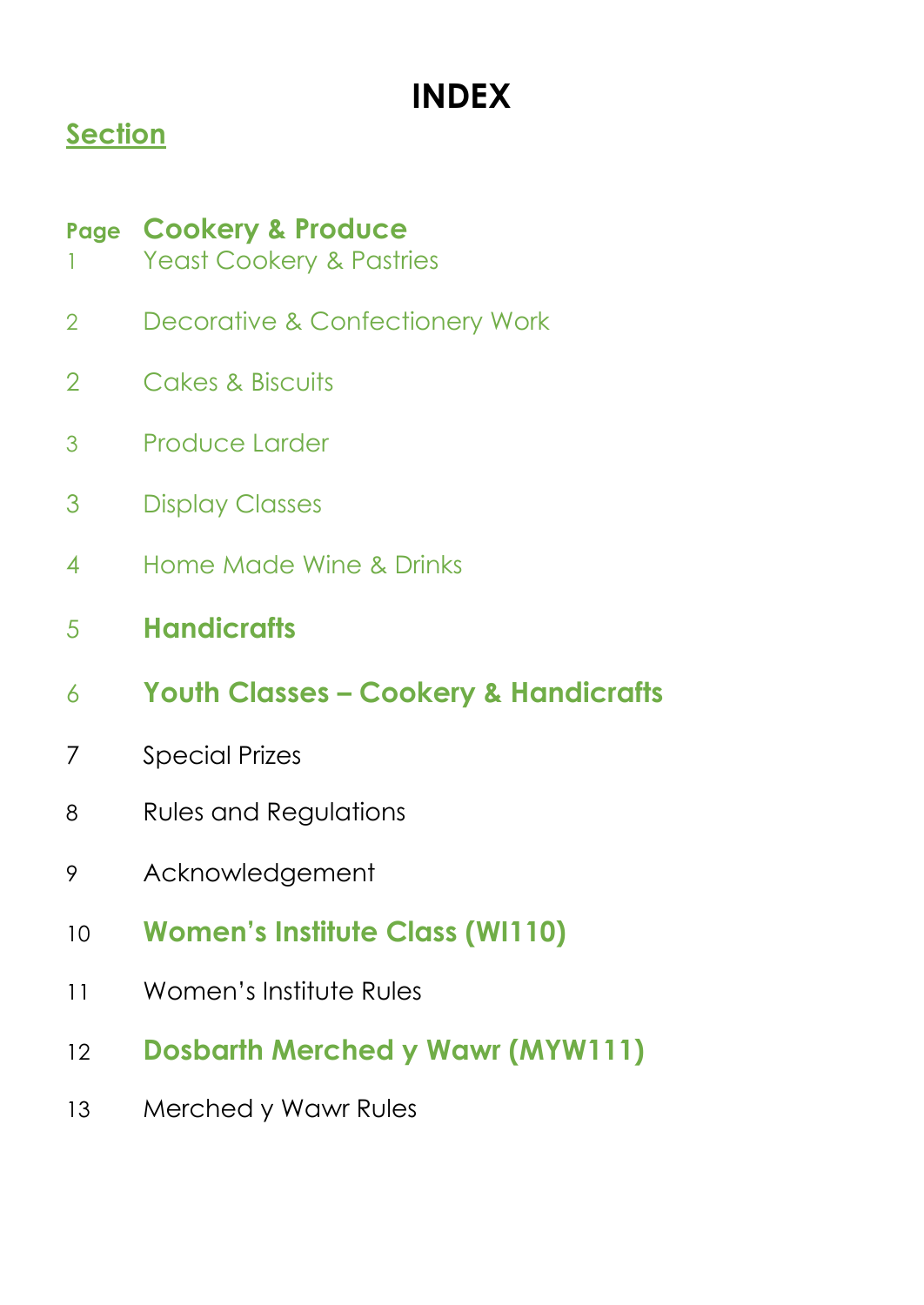# **COOKERY & PRODUCE**

**Exhibitors are entitled to a maximum of one entry per class**

### **Yeast Cookery & Pastries**

Ms Vivienne Martin, Conwy Mrs Ros Roberts

## **Judge Senior Steward**

#### **CLASS NO.**

- P1 A sour dough loaf
- P2 A wholemeal loaf
- P3 Five white plaited bread rolls
- P4 Three Chelsea buns
- P5 A savoury bread
- P6 A Sally Lunn
- P7 Bara birth
- P8 Three Croissants
- P9 Two oggie Pasties
- P10 A Quiche Lorraine
- P11 A savoury plait
- P12 A lemon meringue pie
- P13 A fruit tart
- P14 Three cream horns
- P15 Three coffee choux buns
- P16 Three Eccles cakes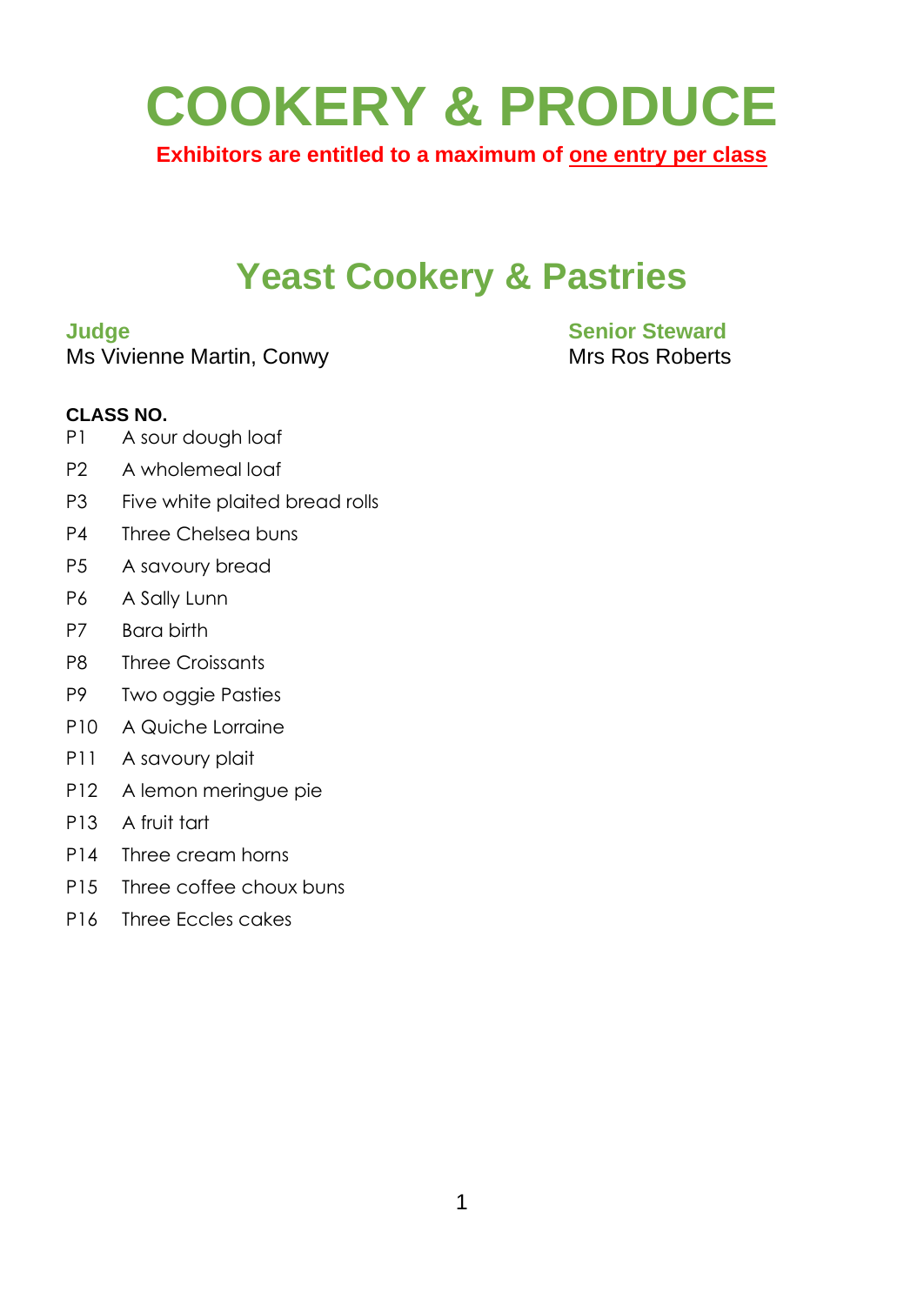## **Decorative and Confectionery Work**

Mrs Helen Owen, Conwy **Mrs Ann Tudor** Mrs Ann Tudor

## **Judge Senior Steward**

#### **CLASS NO.**

- P17 A decorated cake / dummy 'Celebrating Sport'
- P18 A novelty cake / dummy 'Tractor'
- P19 A decorated cake / dummy for a celebration using royal icing
- P20 A plaque depicting 'A Bee'
- P21 A display of decorated cup cakes
- P22 A modelled cake topper, any sugar medium
- P23 A sugarcraft hedgerow display
- P24 Flavoured fudge, suitably presented as a gift
- P25 Five florentines
- P26 A black forest gateau

### **Classes P17 – P23 to be judged on decoration only**

### **Cakes and Biscuits**

#### Mrs Anne Lloyd Richards, Ruthin Mrs Mary Raw

#### **CLASS NO.**

- P27 A Victoria sandwich
- P28 A fruit sponge flan
- P29 A honey cake
- P30 Five Welsh cakes
- P31 A Shearing cake
- P32 A Battenberg cake
- P33 Five cheese scones
- P34 Five chocolate brownies
- P35 A cherry cake
- P36 Five cookies
- P37 Five ginger biscuits

#### **SPECIAL CONDITIONS**

- ➢ **Exhibitors must use a plain white plate only.**
- ➢ Badly deteriorated food will be discarded at the discretion of the stewards.

**Judge Senior Steward**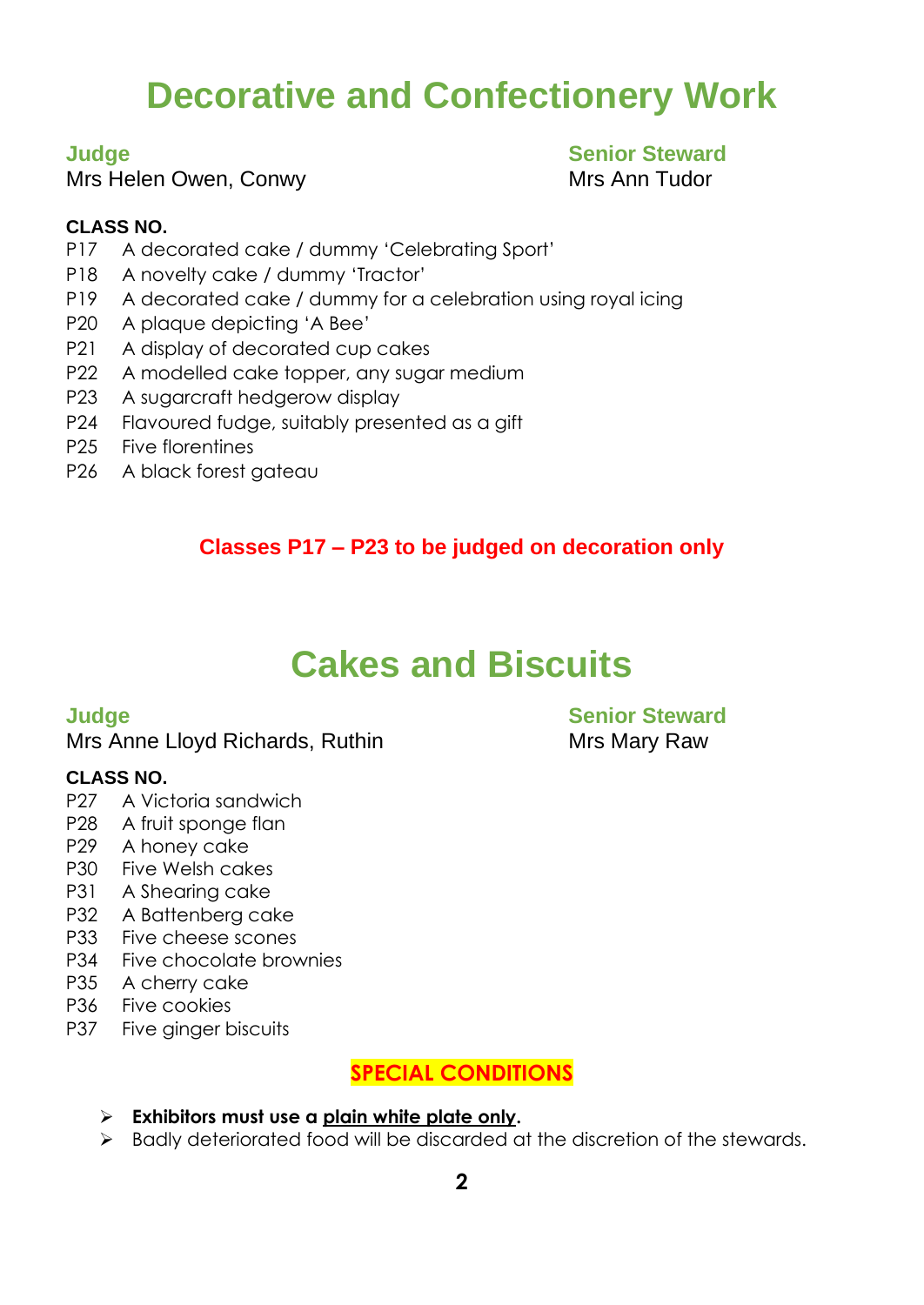### **Produce Larder**

Mrs Jane Roberts, Conwy Mrs Janet Lewis

#### **Judge Senior Steward**

#### **CLASS NO.**

- P38 A jar of grapefruit marmalade
- P39 A jar of 'non berry' fruit jam
- P40 A jar of 'berry' fruit jam
- P41 A selection of three preserves
- P42 A jar of curd accompanied by three tartlets
- P43 A jar of herb mayonnaise
- P44 A jar of chilli jam
- P45 A jar of piccalilli
- P46 A jar of tomato chutney
- P47 A jar of pickled beetroot
- P48 A bottle of flavoured oil and a bottle of flavoured vinegar

#### **SPECIAL CONDITIONS**

- $\triangleright$  All jars and containers to be of clear glass.
- ➢ Judges will open containers as necessary.

## **Display Classes**

Mrs Jane Roberts, Conwy Mrs Margaret Spencer

**Judge Senior Steward** 

#### **CLASS NO.**

- P49 A display of named fresh herbs (max size 12" overall)
- P50 A Welsh picnic hamper for two to take to Llangollen Eisteddfod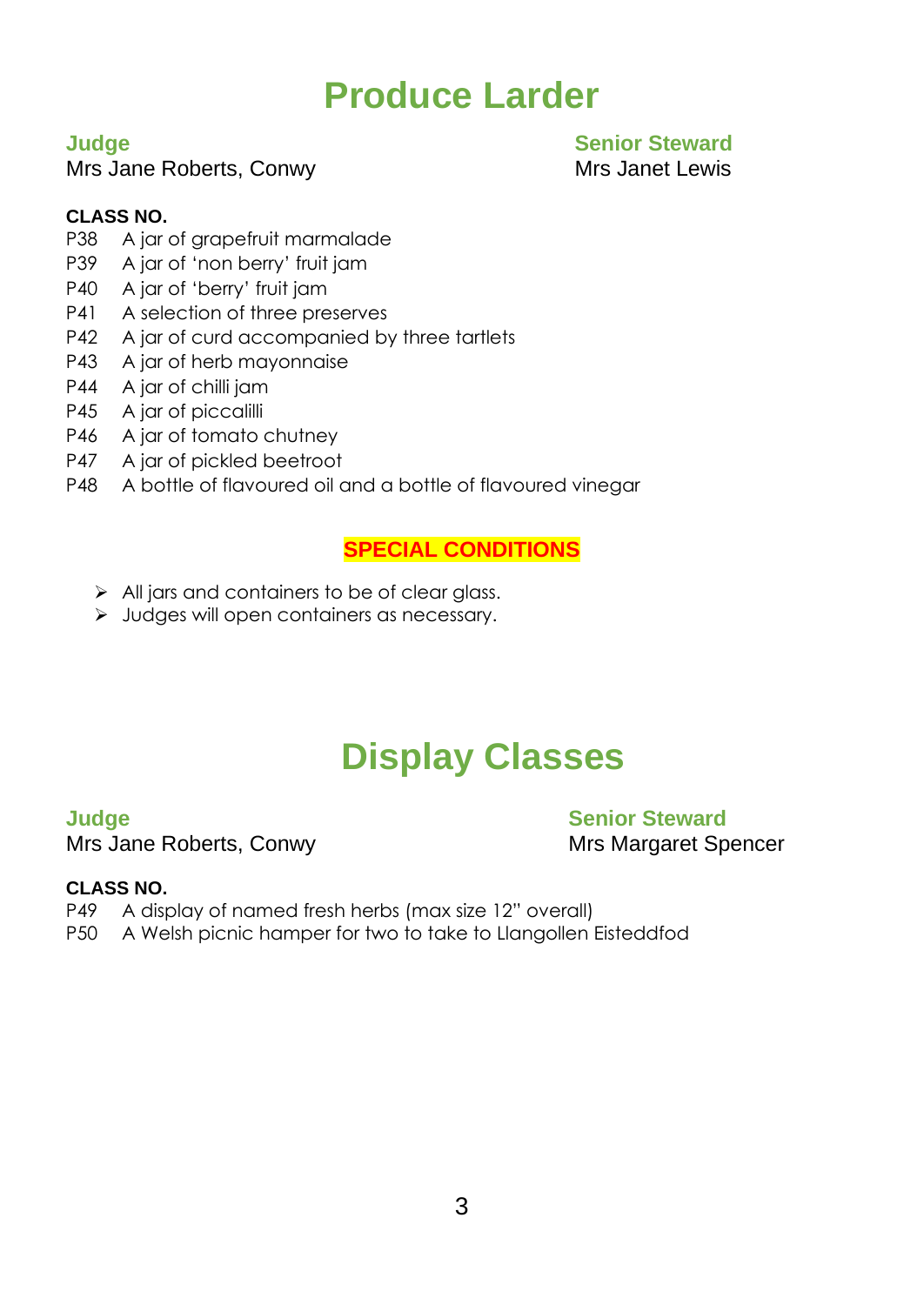## **Home Made Wine and Drinks**

Mr Colin Murray, Cardiff Miss Aerona Davies Mr Geoff Howells, RCT

**Judge Senior Steward**

#### **CLASS NO**.

- P51 Bottle Sweet Red Wine
- P52 Bottle Sweet White Wine
- P53 Bottle Dry Red Wine
- P54 Bottle Dry White Wine
- P55 Bottle of Rosé
- P56 Bottle of Medium Sweet Hedgerow Wine
- P57 Bottle of Named Flower Wine
- P58 Bottle of Vegetable Wine
- P59 Bottle of Fortified Wine (at least 18% alcohol)
- P60 Bottle of Ginger Wine
- P61 Bottle of Fruit Liqueur
- P62 Bottle of Sloe Gin
- P63 Collection of Three Named Bottles of Wine (1 Dry, 1 Medium, and 1 Sweet)

#### **SPECIAL CONDITIONS**

- $\triangleright$  The official label should be placed one inch from the bottom of the bottle.
- $\triangleright$  Labels Please state name and date of wine.
- ➢ Wines and Spirits should be exhibited using flanged stoppers with white tops.
- ➢ Wines and spirits must be exhibited in wine bottles made of clear, or only slightly-tinted glass, without distinguishing or commercial marks. Strongly-tinted glass bottles may be penalised.
- ➢ **Class P63 – Please ensure you NAME and state whether DRY, MEDIUM or SWEET on each individual bottle.**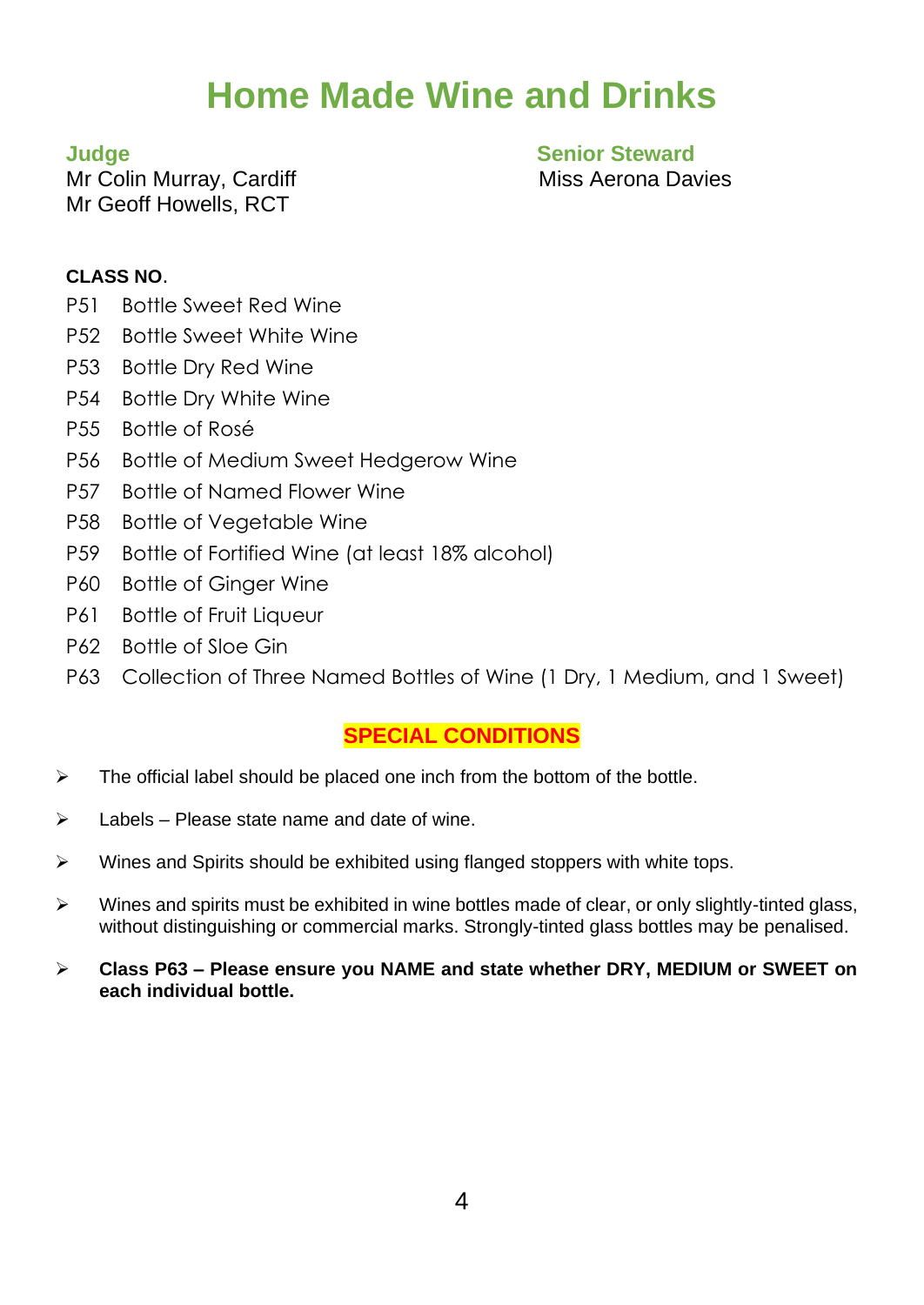## **HANDICRAFTS**

#### **Exhibitors are entitled to a maximum of one entry per class**

Mrs Llinos Roberts Ms Anwen Hughes

**Judges Senior Steward** Mrs Rhiannon Evans Miss Jennifer Thomas

#### **CLASS NO.**

- H64 A machine embroidered landscape
- H65 A snood, any medium
- H66 A clutch bag, any medium
- H67 A knitted cushion
- H68 A gilet
- H69 A fascinator / hatinator
- H70 A felted item
- H71 An item in cross stitch
- H72 My pet /s, any medium
- H73 A frog, any medium
- H74 Bunting
- H75 An item in black work
- H76 A cot quilt, any medium
- H77 A draught excluder, any medium
- H78 Alphabet, any medium
- H79 An item/s of origami
- H80 A set of floral jewellery
- H81 An item in papier mâché
- H82 Calligraphy 'Cenedl heb iaith, cenedl heb galon'

'A nation without language is a nation without heart'

- H83 Painting Discovery
- H84 A watercolour
- H85 Photography 'Celebration' (Mounted, min size 7"/175mm x 5"/125mm)
- H86 A birthday card, any medium (with envelope / box)
- H87 An item of pottery
- H88 An upcycled item (max size 1m square)
- H89 A jigsaw, any medium
- H90 A turned item of wood
- H91 A woven item

#### **EXHIBITS THAT HAVE PREVIOUSLY WON A PRIZE AT ANY OF THE SOCIETY'S EVENTS MUST NOT BE RE-ENTERED.** *ALL PRIZE WINNING EXHIBITS WILL BE PHOTOGRAPHED*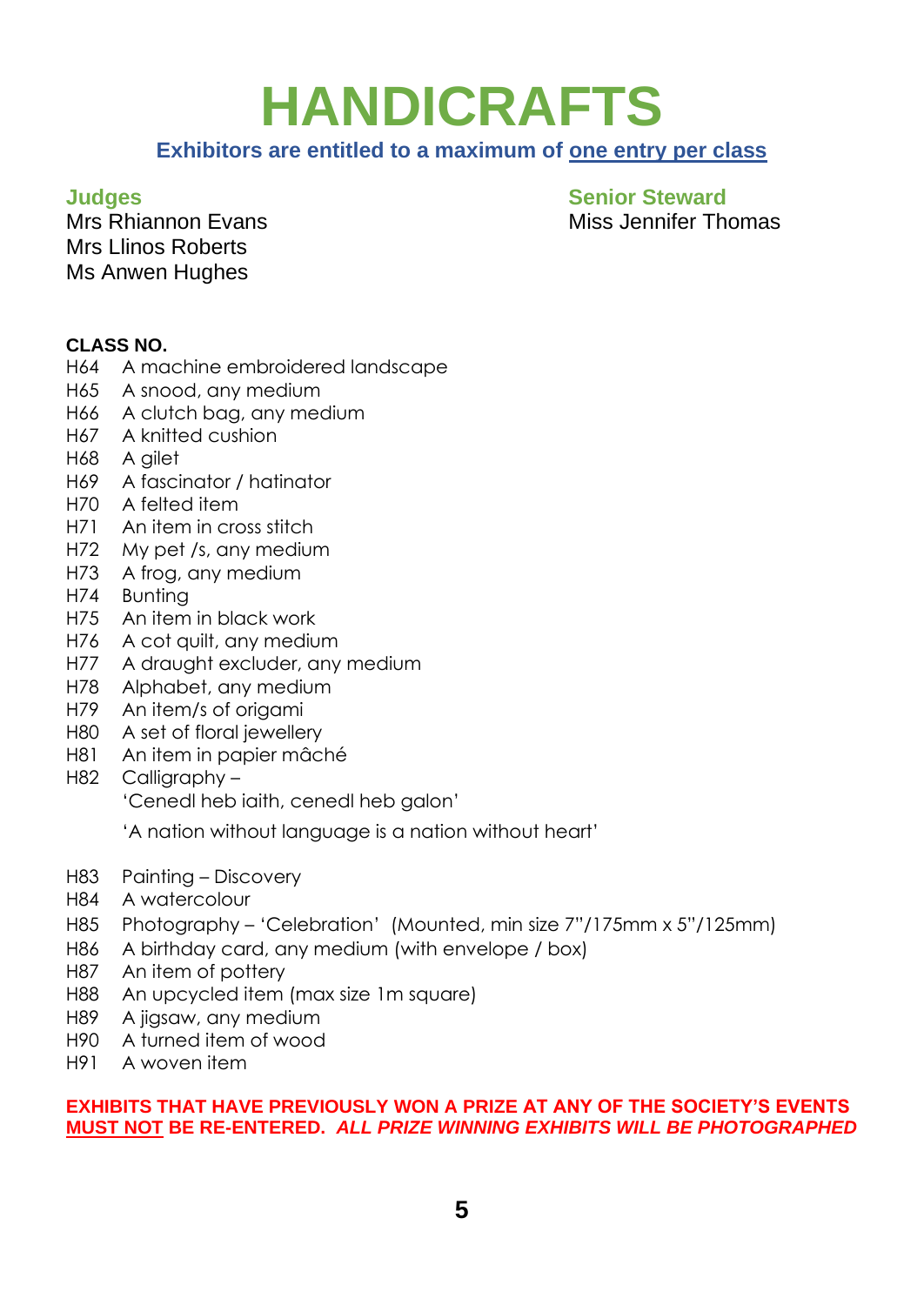## **Junior Classes**

Cookery & Handicrafts

**Exhibitors are entitled to a maximum of one entry per class**

### **Cookery**

Mrs Jane Evans, Denbighshire **Janet Williams** 

#### **CLASS NO**

### **Judge Steward**

Celine Jones Pugh-Davies

- 13 16 years of age on 18 July 22
- J92 An farm themed decorated cake
- J93 Favourite supper dish (please include recipe)
- J94 Five muffins
	- 8 12 years of age on 18 July 22
- J95 Three Farm animal cupcakes
- J96 A non-bake cheesecake
- J97 Five cheese straws
	- 7 years of age & under on 18 July 22
- J98 Three decorated cup cakes
- J99 Pizza 'My face'
- J100 Five animal shaped decorated biscuits

### **Handicrafts**

**Judge Senior Steward** Mrs H Lawrence, Ruthin Mrs Rhian Thomas

### **13 - 16 years of age on 18 July 22**

J101 An item of DT or drawing/painting, any medium J102 A farm / house sign J103 A decorated frame

### **8 - 12 years of age on 18 July 22**

J104 A photograph of an animal / bird J105 A map of Wales, any medium J106 A castle from recycled items

### **7 years of age & under on 18 July 22**

J107 A handmade Welsh item/s, any medium J108 A bookmark J109 A decorated paper plate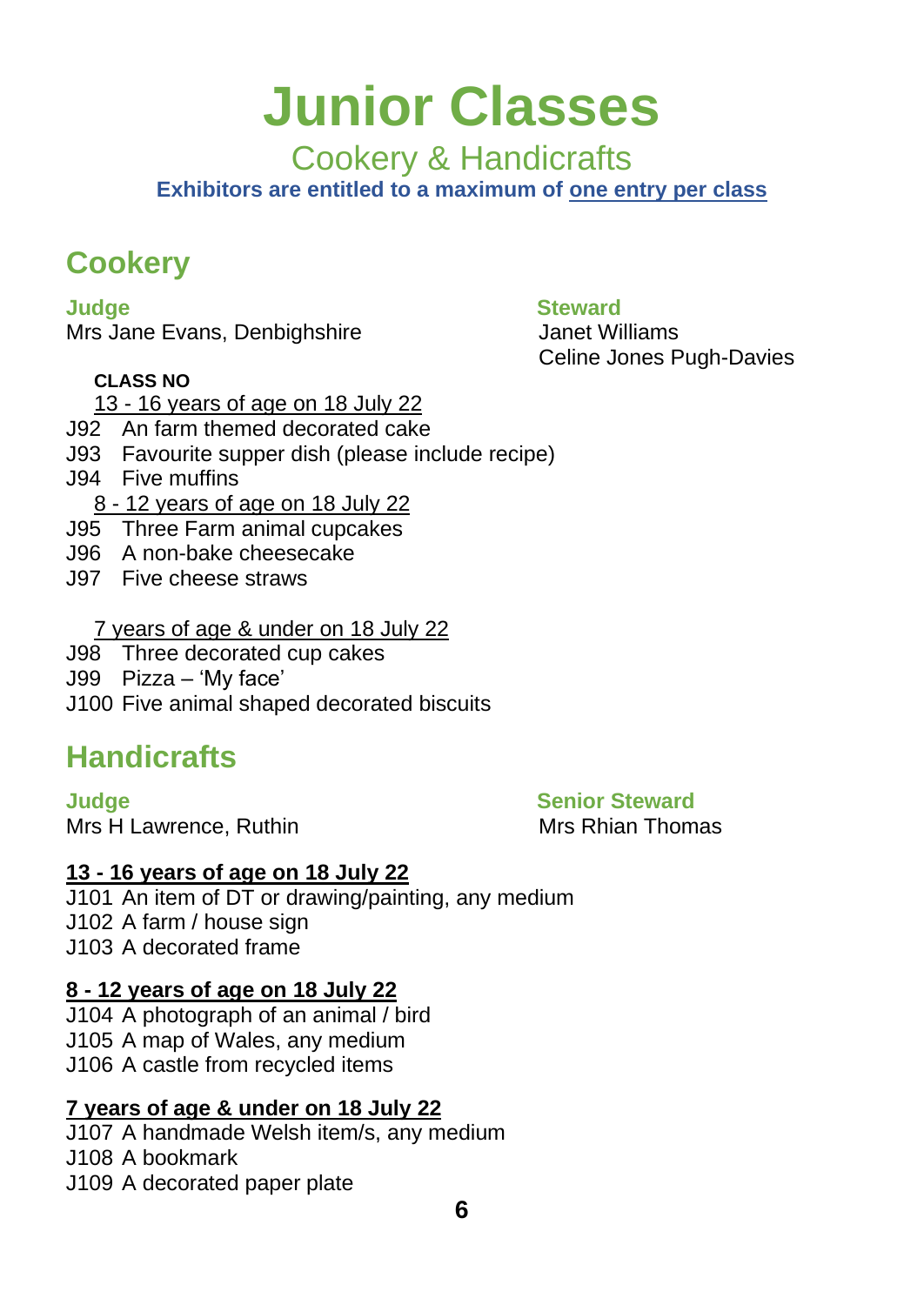## **SPECIAL PRIZES**

### Cookery & Produce

- SP1. A **RWAS Gold Medal Certificate** will be awarded to the exhibitor gaining the highest number of points in classes P1- P56.
- SP2. A **RWAS Gold Medal Certificate** will be awarded to the exhibitor with the highest number of points in the Home Made Wine Classes.
- SP3. The **David & Margaret Spencer Challenge Trophy** awarded to the exhibitor gaining the highest number of points in the Junior classes - **Produce section.**

### **Handicrafts**

- SP4. A **RWAS Gold Medal Certificate** will be awarded to the exhibitor gaining the highest number of points in the adult handicraft section. (Classes H64 – H90)
- SP5. **The David & Margaret Spencer Challenge Trophy** awarded to the exhibitor gaining the highest number of points in the Junior classes - **Handicraft section**.
- SP6. **The Dilys Morgan Memorial Award** for the **'Champion of Champions'** in the Adult Handicraft section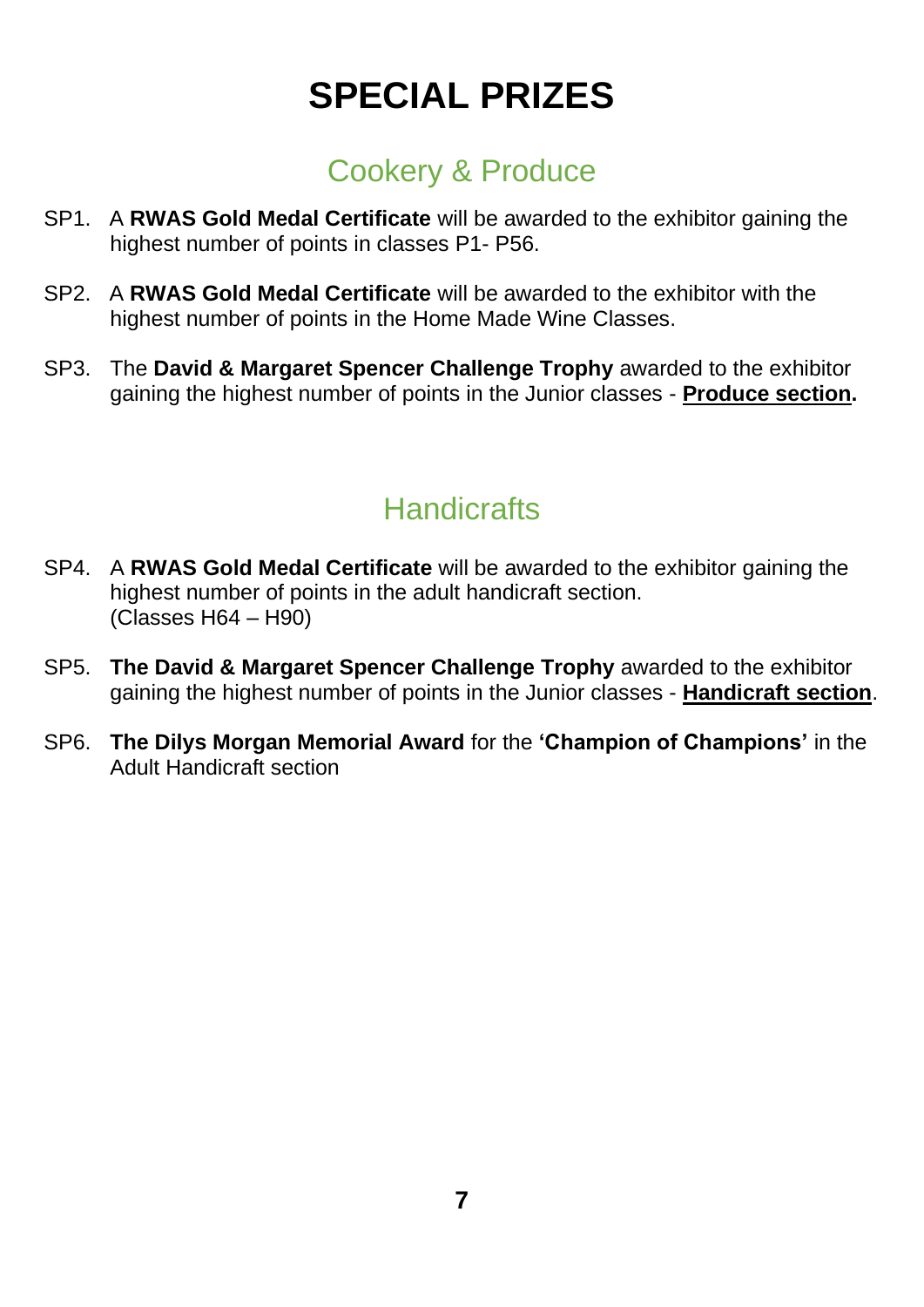### **RULES & REGULATIONS**

- 1. Exhibits must be staged between **2.00p.m. and 6.45p.m**. on Sunday 17 July or between **7.00a.m.**  and 8.00a.m. on Monday 18 July. These times will be confirmed in your letter to exhibitors, which must be checked prior to your arrival.
- 2. **No responsibility will be accepted by the Society for loss or damage to exhibits or any part thereof, during the Show. The Society will not be responsible for the loss of any item in transit to, or from the Show.**
- 3. All exhibits must remain on display for the four days of the Show and must be collected between **5.30p.m. and 7.00p.m. (ON FOOT ONLY)** on Thursday 21 July. Vehicular access will be allowed for exhibitors issued with a **SGEH Competitive Section Service Car Park Pass (Red) FROM 7.00PM OR SUBJECT TO THE DEPARTURE OF LIVESTOCK VEHICLES. Any exhibit left in the Hall after 7.30p.m. on the last evening will be the responsibility of the exhibitor.**
- 4. Exhibitors whose entrance fees exceed £18.00 will receive a one day ticket for admission to the Show. **Making up the entrance fee to £18.00 by donation is strictly not allowed.** All entry fees are inclusive of VAT. **Exhibits not brought forward for judging will be monitored and exhibitors maybe asked to return their admission ticket if they do not submit their entries.**
- 5. If it is your intention to deliver your goods on the Monday morning an **admission ticket will not be issued**. You will have to pay to enter the Showground.
- 6. The section will be closed for judging between 8.00a.m. and 12.30p.m. on the first day.
- 7. All exhibits must have been made by the exhibitor. Soiled, used or worn articles will not be accepted. All work to be completely finished unless otherwise stated in the schedule.
- 8. Exhibitors must firmly attach their exhibitor number cards / labels to all exhibits before bringing them to the Show (Cookery – Please attach the cards to the underside of the exhibit).
- 9. The Royal Welsh Agricultural Society is committed to protecting your personal data and processing it only in accordance with legal requirements. For more details you should request a copy of our GDPR policy. We process your personal data as it is necessary for the performance of our contract with you to facilitate your entry to the Show. We will not transfer your data outside of the UK and EEA (European Economic Area) and will not share your data with third parties. Results will also be circulated with members of the Press and published on our website. We retain your data in accordance with our retention schedule to simplify future applications. You have various rights in the data we hold including rectification and objecting to processing.
- 10. If the exhibitor is under 18 years of age then the entry form has to be signed by a parent/guardian who is over 18 years of age. Please note that whoever signs the entry form takes full responsibility for complying with all rules and regulations. If the exhibitor is entering the Junior classes by signing the form the parent/guardian is also confirming that the child's date of birth is within the class criteria.
- 11. Protests. Any protest must be made in writing and handed in to the Chief Sectional Steward within two hours of completion of judging, together with a deposit of £25.00 which will be returned if the protest is upheld.
- 12. Prizes will be awarded or withheld at the discretion of the judges whose decision is final. Prize money will be paid via BACS within an eight week period after the Show (except in cases of protest).
- 13. **Challenge Cups and Trophies – PLEASE NOTE:-** The Challenge Cups and Trophies are permanently housed in a purpose made Trophy Room situated in the Clwyd Glamorgan Hall. The winner of each Challenge Cup and Trophy will be awarded an Official RWAS Memento as a keepsake, their name will also be engraved on the Challenge Cups and Trophies.
- 14. No exhibit will be returned to exhibitor without "White Exhibitor Envelope".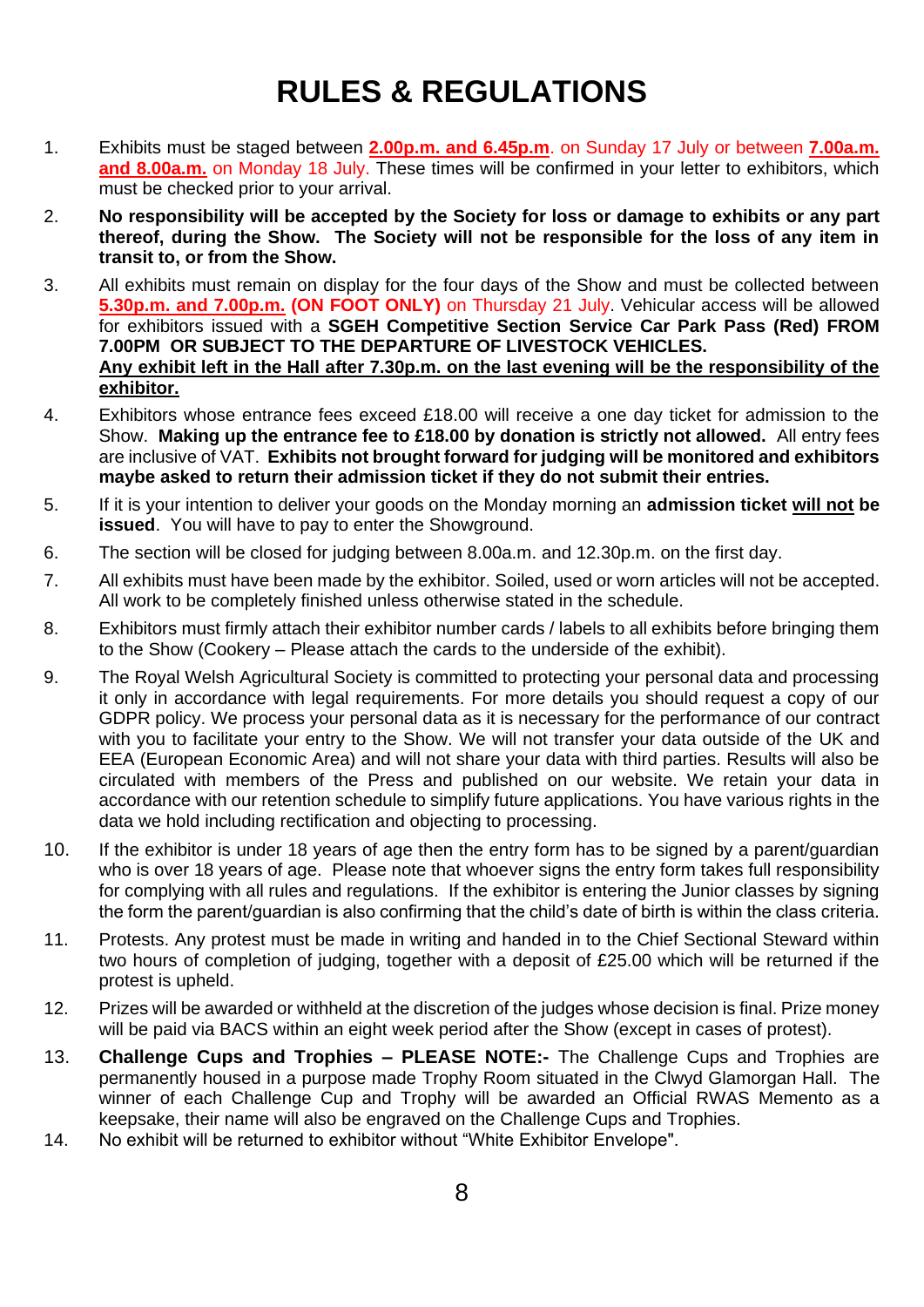### **ACKNOWLEDGMENT**

The Royal Welsh Agricultural Society and the Homecrafts Committee are pleased to acknowledge the contribution towards prize money & special prizes from:

**Catrin Jones, Crugan Farm, Llanbedrog, Pwllheli – Self Catering and Camping**

**Llawr Betws Leisure, Glan yr afon, Corwen, LL21 0HD Caravan Park** 

**Mrs Kay Bowring**

**Mr & Mrs David Spencer**

**Mrs Carol Thomas**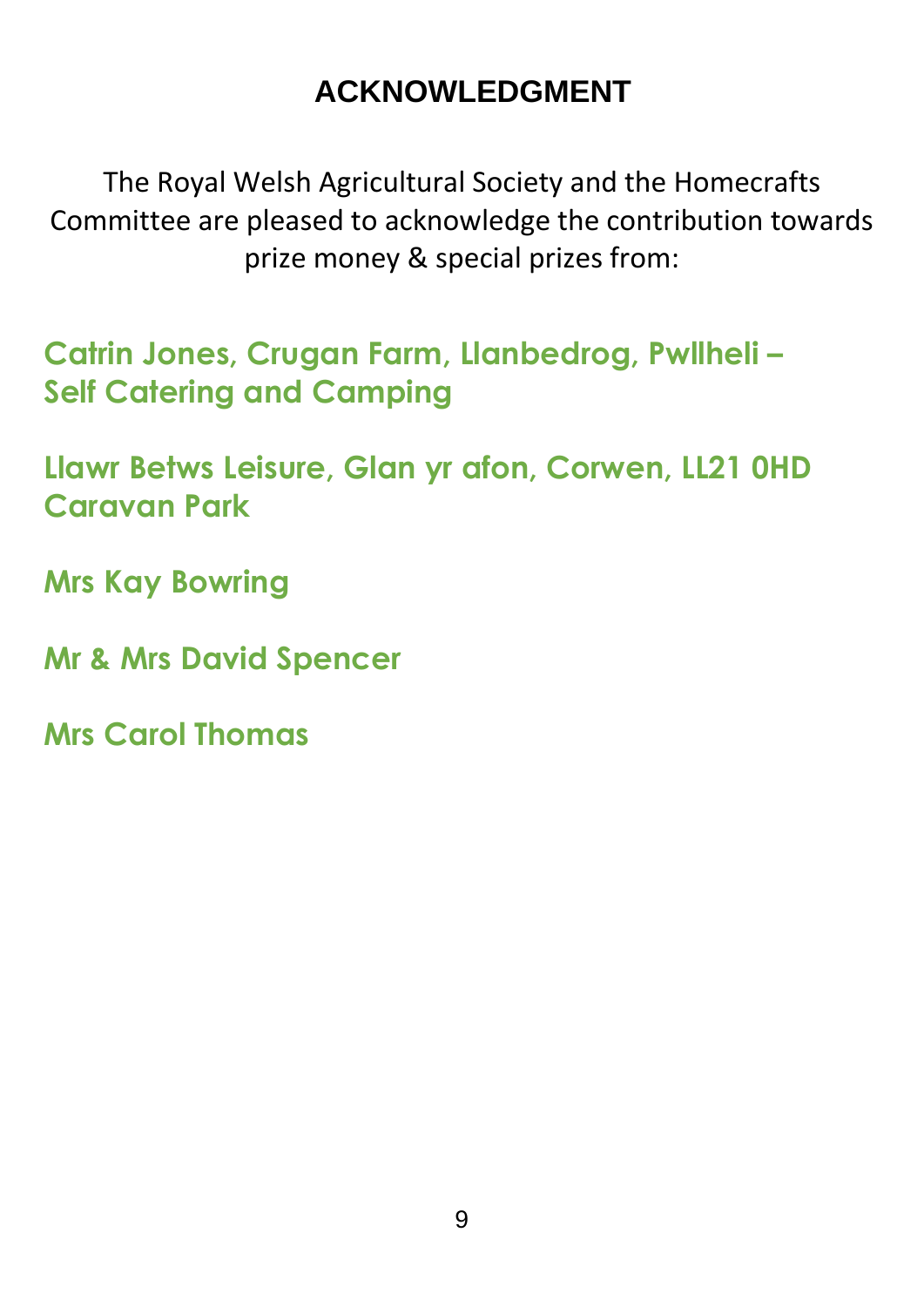### **WOMEN'S INSTITUTE CLASS**

This is a Wales Federation Competition for which a Perpetual Rose Bowl presented by the Wales Committee, is offered to the winning Federation. The Trophy will be presented on Thursday 21 July at a time to be stated in the Day Programme.

**CRAFT** Mrs Lisa Howells Helen Williams, Llangefni

**PRODUCE** Jane Taylor, Shropshire

**FLORAL ART** Ann Hughes, Betws-y-Coed

**INTERPRETATION & STAGING** Sally Gosmore, Wrexham

### **Class No: J110 – WI Class Theme: 'Oceans in Crisis'**

Entry Fee: **Prizes**

**Judges Senior Steward**

**£2.50 per entry Perpetual Rose Bowl** £12.00; £8.00; £4.00

A free standing display on ANY SHAPE BASE (to be provided by competitors) and staged within a maximum of 30" x 30" and to be viewed from THE FRONT ONLY (take care with neatness of sides and back). Table covering and apron front in cream, will be provided.

The combined exhibit shall consist of 5 items to depict the theme (wine may not be included). Items to include the following:-

**Produce - one item of preserved food / foods one cooked item (must not contain meat or fish)**

- **Craft two items showing a variety of skills**
- **Floral Art - one exhibit**

Marks to be awarded as follows:

| 1) Each item 20 marks  | $=$ | 100 marks |
|------------------------|-----|-----------|
| 2) Staging and Display | $=$ | 20 marks  |
| 3) Interpretation      | $=$ | 20 marks  |
|                        |     | 140       |

10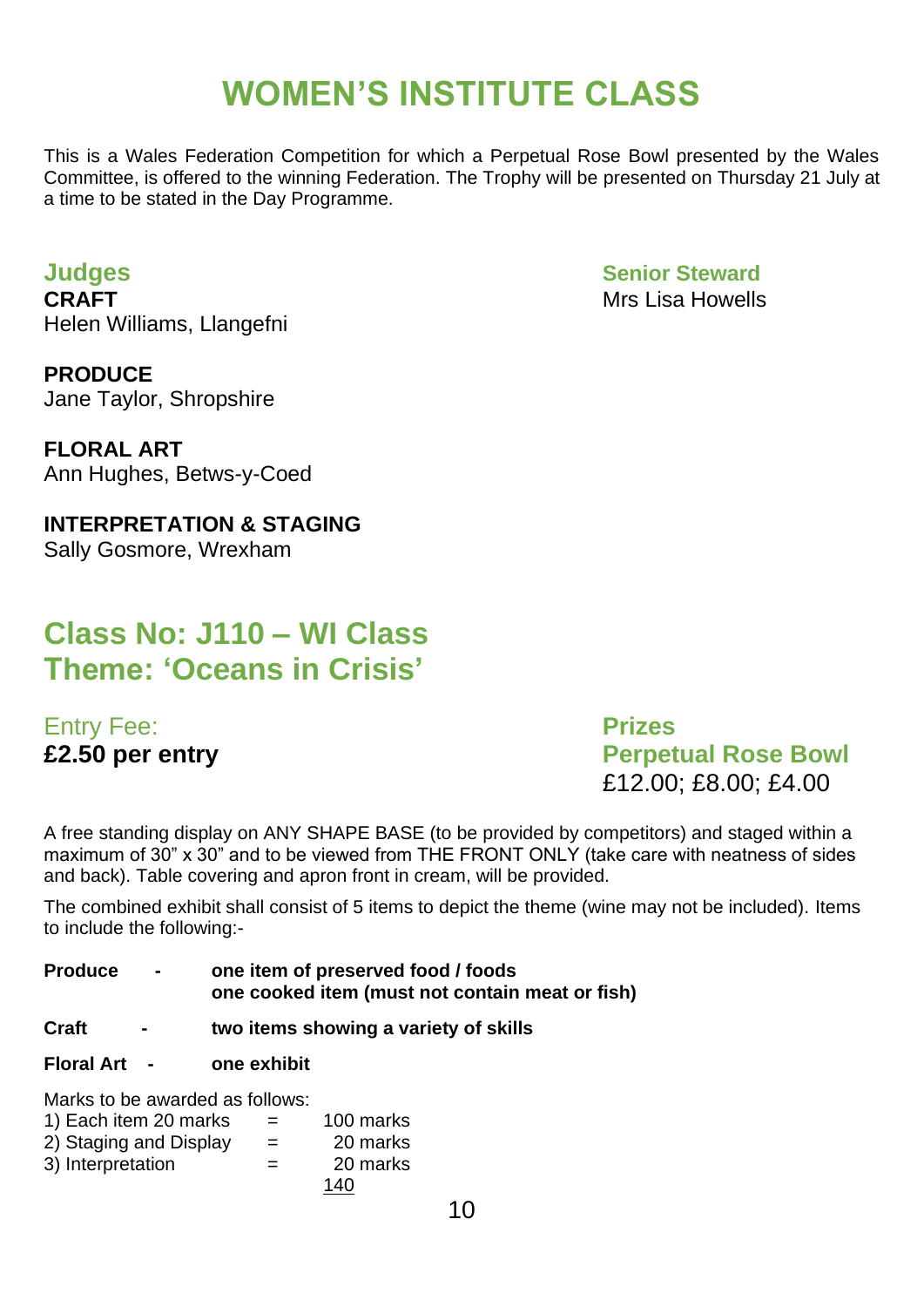### **WOMEN'S INSTITUTE CLASS RULES**

- 1. Judges may penalise any entry if the base exceeds the measurements and if any items are staged outside the base.
- 2. No trade bottles or trade names to be used.
- 3. Food and craft items must be removable for judging.
- 4. Food items should only include items suitable for judging cold.
- 5. Craft items should not have been entered at a previous Rose Bowl Competition.
- 6. Judging will be in accordance with the current NFWI Home Economics Handbook "On with the Show". (including on-line updates)
- 7. Exhibit wording may be in either Welsh or English or any combination of the two. Bilingual marking sheets will be available. Competitors can request bilingual comments but this must be done in advance.
- 8. The judges decision is final. Any protest must be made in writing, signed and handed to the Senior Steward within two hours of the section opening to the public together with a deposit of £25 which will be returned if the protest is upheld.
- 9. No responsibility will be accepted by the Society for loss of or damage done to exhibits or any part thereof, during or after the exhibition nor will the Society be responsible for the loss of any item in transit to, from, or in the Showground.
- 10. No more than three members will be allowed to stage at any one time.
- 11. Competitors will be provided with a side table during the setting up period.

#### **NOTE**

Competitors are asked to return to the Rose Bowl Competition area at around 12 noon to check the restaging of the judged items. Competitors must be identifiable. Judges will be available two hours after the section opens to the public to discuss the adjudication with competitors.

Displays can be set up between 2.30pm and 6.45pm on Sunday or between 7am and 7.45am on the Monday of the Show. The displays must be cleared between 5.30pm and 6.30pm on the final day of the Show.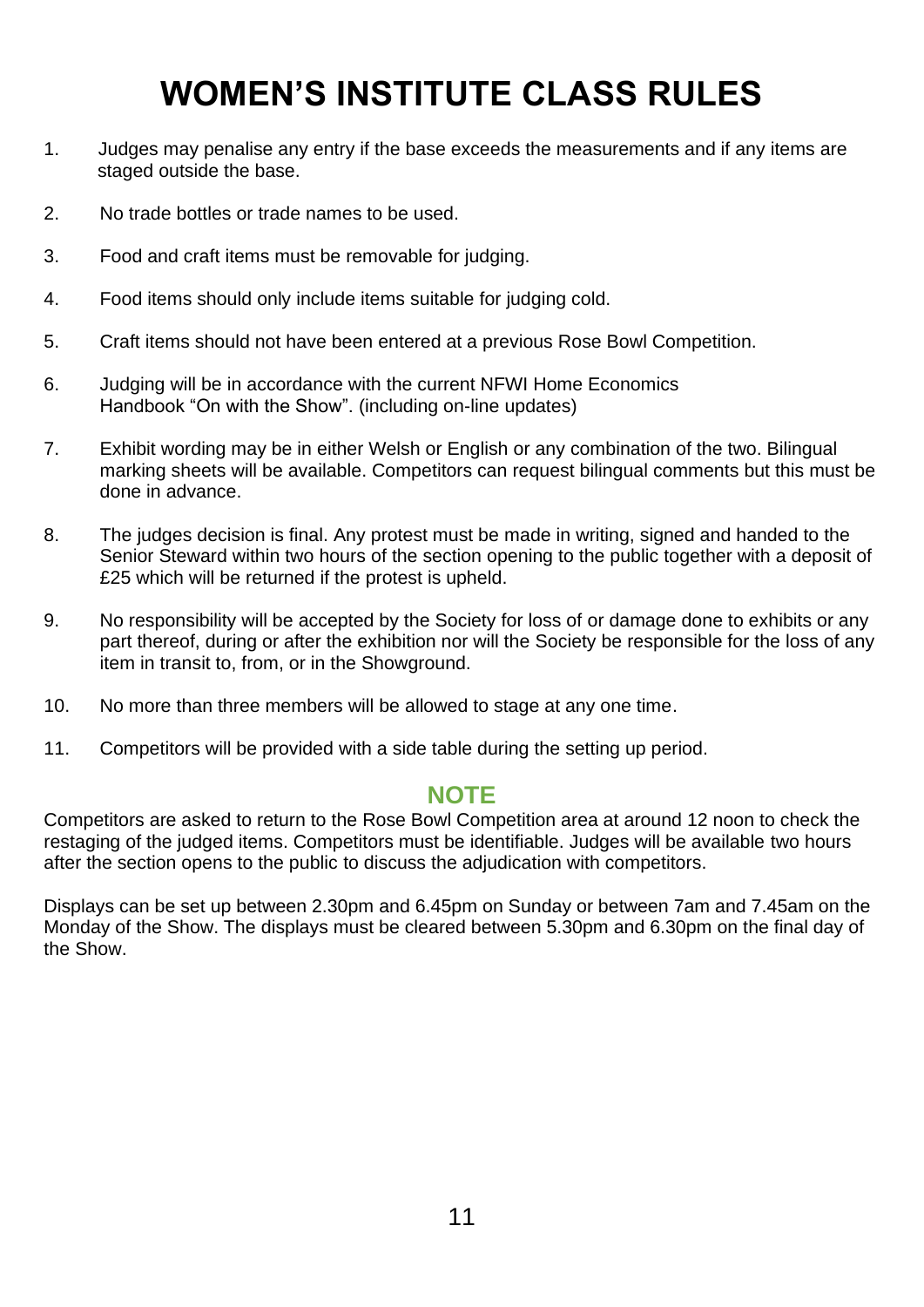### **DOSBARTH MERCHED Y WAWR**

#### **CYSTADLEUAETH CWPAN RADI THOMAS**

**Beirniaid Uwch Stiwardiaid**

Tegwen Morris

**Coginio / Blodau** Ms Rhian Owen Llinos Roberts

**Crefft / Gwinio** Mrs Mim Roberts Ms Nia Davis

### **Rhif Dosbarth: J111 – Dosbarth Merched y Wawr Thema: 'Eden Werdd'**

**Tâl Ymgeisio: £2.50**

**Gwobrau: Bowlen Rhosod Barhaol** £24.00; £16.00; £8.00

### **(5 eitem ar gyfer cystadleuaeth Radi Thomas)**

### **Pum eitem i'w beirniadu'n unigol**

- **Crefft** Eitem yn defnyddio botwm neu fotymau (gellir creu y botwm os dymunir)
- **Crefft** Paentio 'Yr Ardd' (unrhyw gyfrwng, unrhyw faint)
- **Crefft**  Ffedog neu frat garddio
- **Crefft** Creu Blodyn neu Flodau (unrhyw gyfrwng) wedi eu harddangos –y blodau yn unig i'w beirniadu
- **Coginio** Tarten Afal gaeëdig ar blât

### **Rhoddir marciau am y pum eitem o grefft/coginio yn unig Ni fydd marciau am lwyfannu na dehongli**